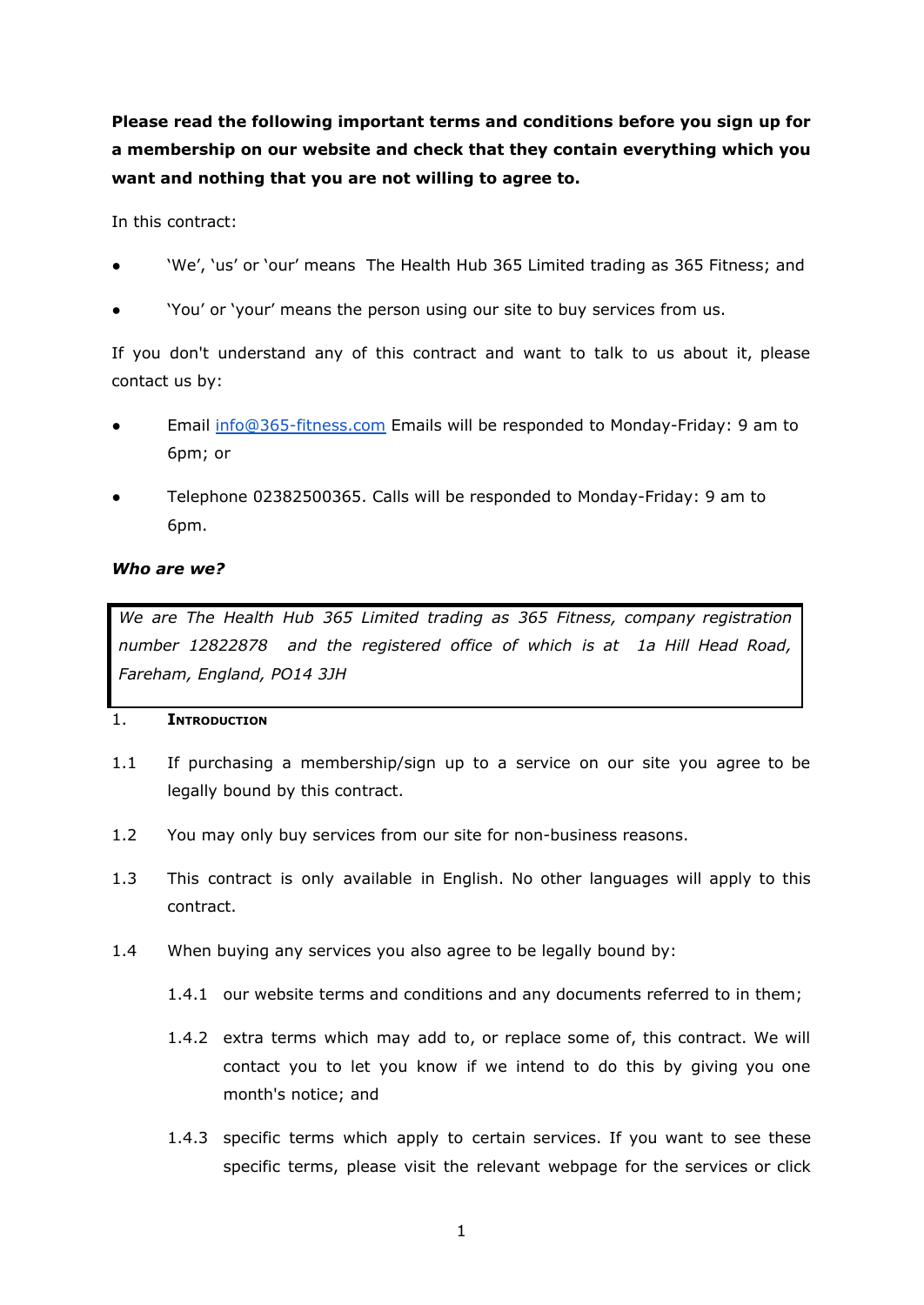on the "View Policy" hyperlink at any time during the online checkout process.

All of the above documents form part of this contract as though set out in full here.

### 2. **INFORMATION WE GIVE YOU**

- 2.1 By law, the Consumer Contracts (Information, Cancellation and Additional Charges) Regulations 2013 say that we must give you certain key information before a legally binding contract between you and us is made. If you want to see this key information, please:
	- 2.1.1 read the acknowledgement email (see clause 4.3); or
	- 2.1.2 contact us using the contact details at the top of this page.
- 2.2 The key information we give you by law forms part of this contract (as though it is set out in full here).
- 2.3 If we have to change any key information once a legally binding contract between you and us is made, we can only do this if you agree to it.

## 3. **YOUR PRIVACY AND PERSONAL INFORMATION**

- 3.1 Our Privacy Policy is available at <https://www.365-fitness.com/>
- 3.2 Your privacy and personal information are important to us. Any personal information that you provide to us will be dealt with in line with our Privacy Policy, which explains what personal information we collect from you, how and why we collect, store, use and share such information, your rights in relation to your personal information and how to contact us and supervisory authorities if you have a query or complaint about the use of your personal information.

## 4. **ORDERING SERVICES FROM US**

- 4.1 Below, we set out how a legally binding contract between you and us is made.
- 4.2 You place an order on the site by selecting the type of membership/service you require followed by setting up your payment details. Please read and check your order carefully before submitting it. However, if you need to correct any errors you can do so before submitting it to us.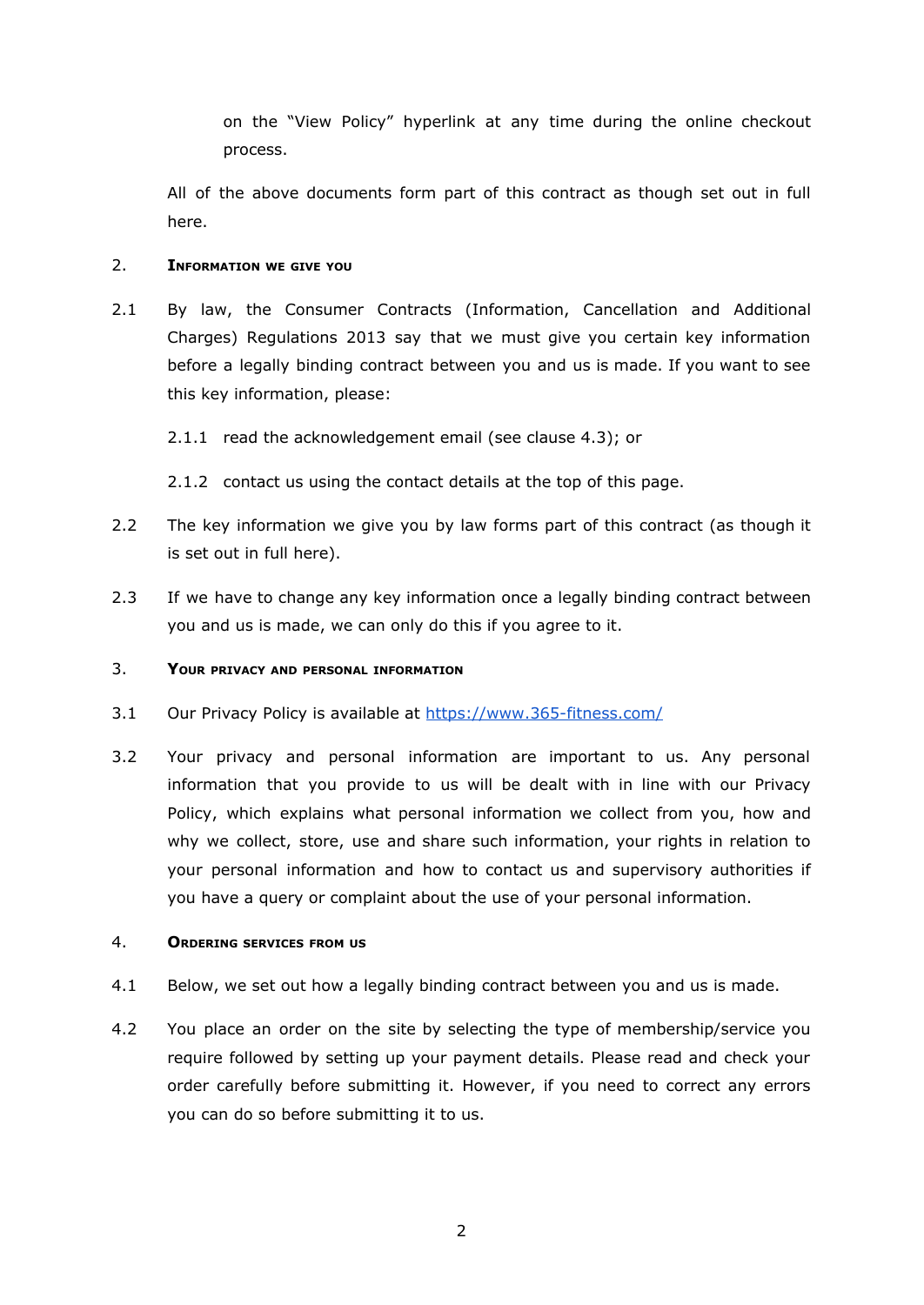- 4.3 When you place your order at the end of the online checkout process, we will acknowledge it by email. This acknowledgement does not, however, mean that your order has been accepted.
- 4.4 We may contact you to say that we do not accept your order. This is typically for the following reasons:
	- 4.4.1 we cannot carry out the services (this may be because, for example, we have a shortage of staff);
	- 4.4.2 we cannot authorise your payment;
	- 4.4.3 you are not allowed to buy the services from us;
	- 4.4.4 we are not allowed to sell the services to you; or
	- 4.4.5 there has been a mistake on the pricing or description of the services.
- 4.5 We will only accept your order when we email you to confirm this (Confirmation Email). At this point:
	- 4.5.1 a legally binding contract will be in place between you and us; and

4.5.2 we will provide the services as agreed during the online checkout process.

4.6 If you are under the age of 18 you may not buy any services from the site.

### 5. **RIGHT TO CANCEL**

- 5.1 You have the right to cancel this contract within 14 days without giving any reason. However, if you have utilised the services within the 14-day cancellation period then the fees charged to you will be on a pro-rata basis as detailed in clause 6.1.
- 5.2 The cancellation period will expire after 14 days from the day of the conclusion of the contract.
- 5.3 To exercise the right to cancel, you must inform us of your decision to cancel this contract by a clear statement (eg a letter sent by post, fax or email) using the contact details at the top of this contract.
- 5.4 To meet the cancellation deadline, it is sufficient for you to send your communication concerning your exercise of the right to cancel before the cancellation period has expired.

3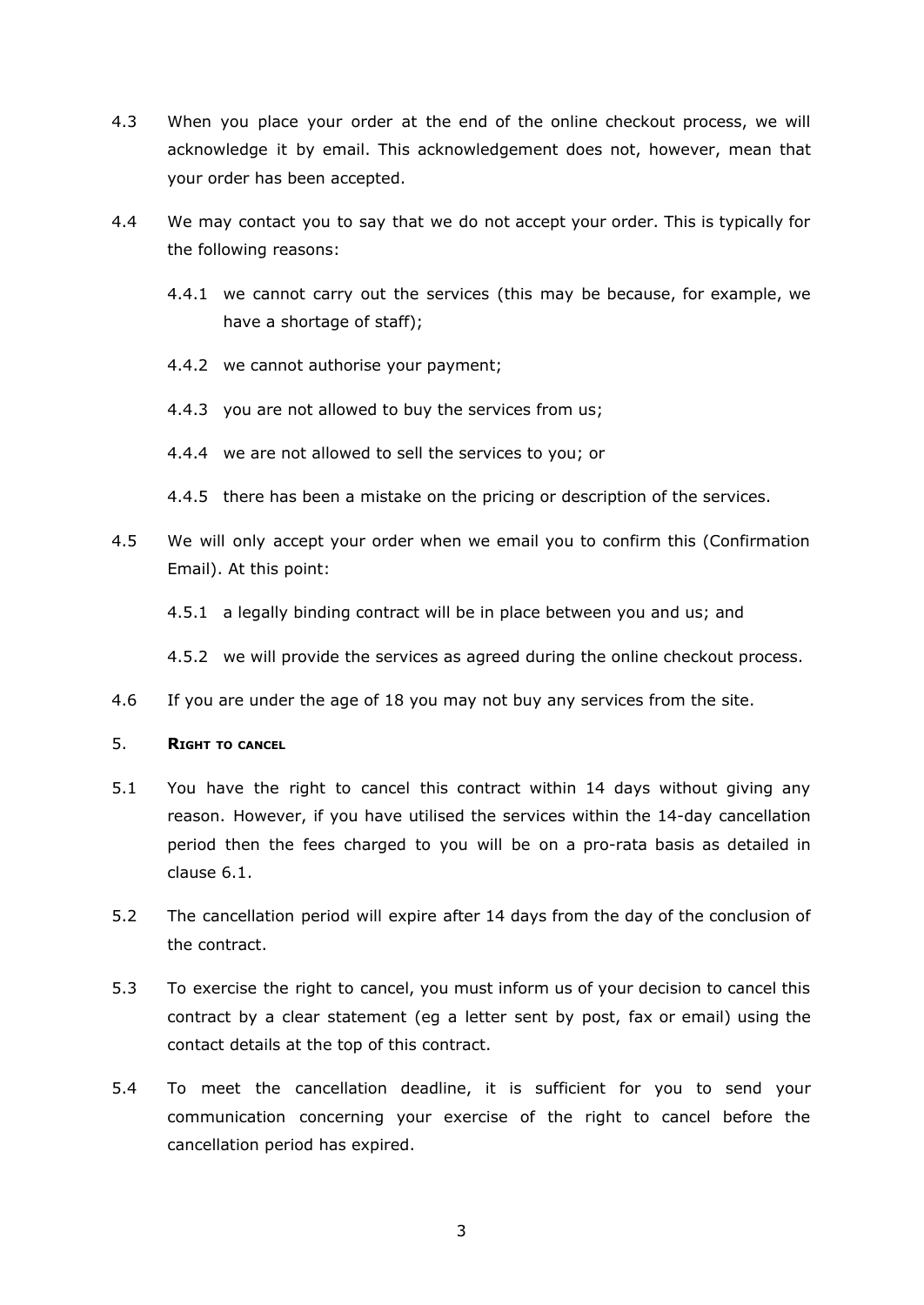- 5.5 If you have utilised the services during the cancellation period and the services are fully performed (ie the work is completed) during this period, you will lose your right to cancel and will be required to pay the full price under this contract even if the cancellation period has not expired.
- 5.6 With the exception of your right to cancel within the cancellation period detailed above, all memberships and services are subject to a minimum 3-month term from the date of purchase. Thereafter, either you or we may cancel your membership/services by giving each other 30 days' notice in writing.

### 6. **EFFECTS OF CANCELLATION**

- 6.1 If you cancel this contract, during the cancellation period, we will reimburse to you all payments received except where you have utilised the services during the cancellation period, in which case you must pay us:
	- 6.1.1 for the services we provided up to the time you told us that you want to cancel this contract, which will be an amount in proportion to the services performed up to that point in comparison with the full price under this contract; or
	- 6.1.2 the full price under this contract, if you lost your right to cancel this contract because the services were fully performed (ie the work was completed) during the cancellation period.
- 6.2 We will make the reimbursement without undue delay, and not later than 14 days after the day on which we are informed about your decision to cancel this contract.
- 6.3 We will make the reimbursement using the same means of payment as you used for the initial transaction, unless you have expressly agreed otherwise; in any event, you will not incur any fees as a result of the reimbursement.

### 7. **CARRYING OUT OF THE SERVICES**

- 7.1 We will carry out the services within the period set out during the online checkout process and in the Confirmation Email (see clause 4.5).
- 7.2 Our carrying out of the services might be affected by events beyond our reasonable control. If so, there might be a delay before we can restart the services, having made reasonable efforts to limit the effect of any of those events and having kept you informed of the circumstances, but we will try to restart the services as soon as those events have been fixed.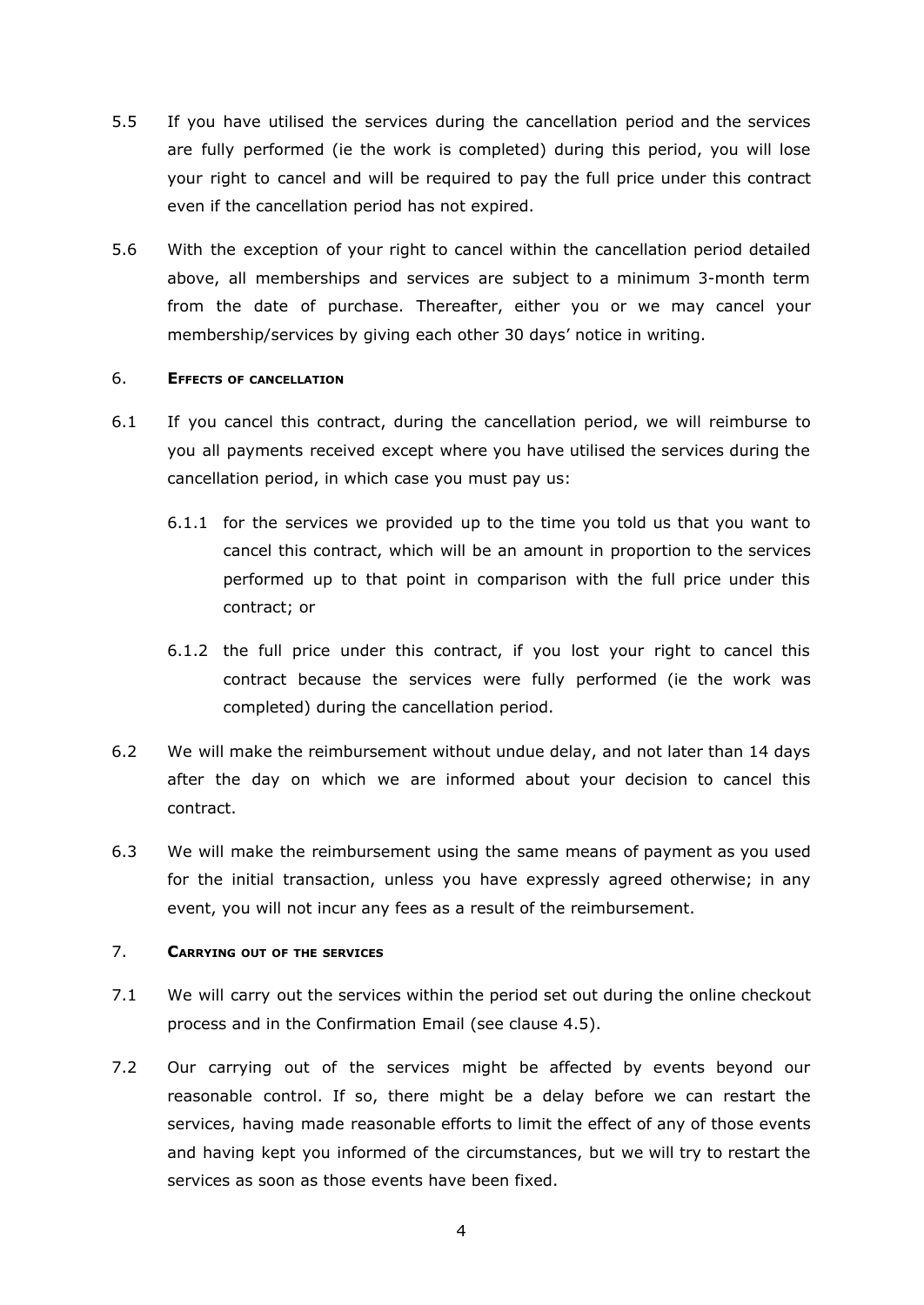### 8. **PAYMENT**

- 8.1 We accept payment through our direct debit provider (GoCardless) or via our payment service provider (Stripe).
- 8.2 We will do all that we reasonably can to ensure that all of the information you give us when paying for the services is secure. However, in the absence of negligence on our part, any failure by us to comply with this contract or our Privacy Policy (see clause 3) or breach by us of our duties under applicable laws, we will not be legally responsible to you for any loss that you may suffer if a third party gains unauthorised access to any information that you give us.
- 8.3 Your credit card or debit card will be charged upon your initial booking for your membership and will then be charged on a monthly basis, where you purchase a membership with us, on the first working day of each month until you the services are ended by notice. Where you are booking a 'one-off' session/service with us, you will be directed through our payment service provider's system to complete the one time payment for that session/service to complete your booking.
- 8.4 If your payment is not received by us under clause 8.3, we may charge interest on any balance outstanding at the rate of 2 percentage points per year above Bank of England's base rate.
- 8.5 Nothing in this clause affects your legal rights to cancel the contract during the cancellation period as set out in clauses 5 and 6.
- 8.6 The price of the services:

8.6.1 is in pounds sterling  $(E)$  (GBP); and

8.6.2 includes VAT at the applicable rate.

### 9. **FAULTY SERVICES**

- 9.1 Nothing in this contract affects your legal rights under the Consumer Rights Act 2015 (also known as 'statutory rights'). You may also have other rights in law.
- 9.2 Please contact us using the contact details at the top of this contract if you have any complaint regarding faulty services provided to you.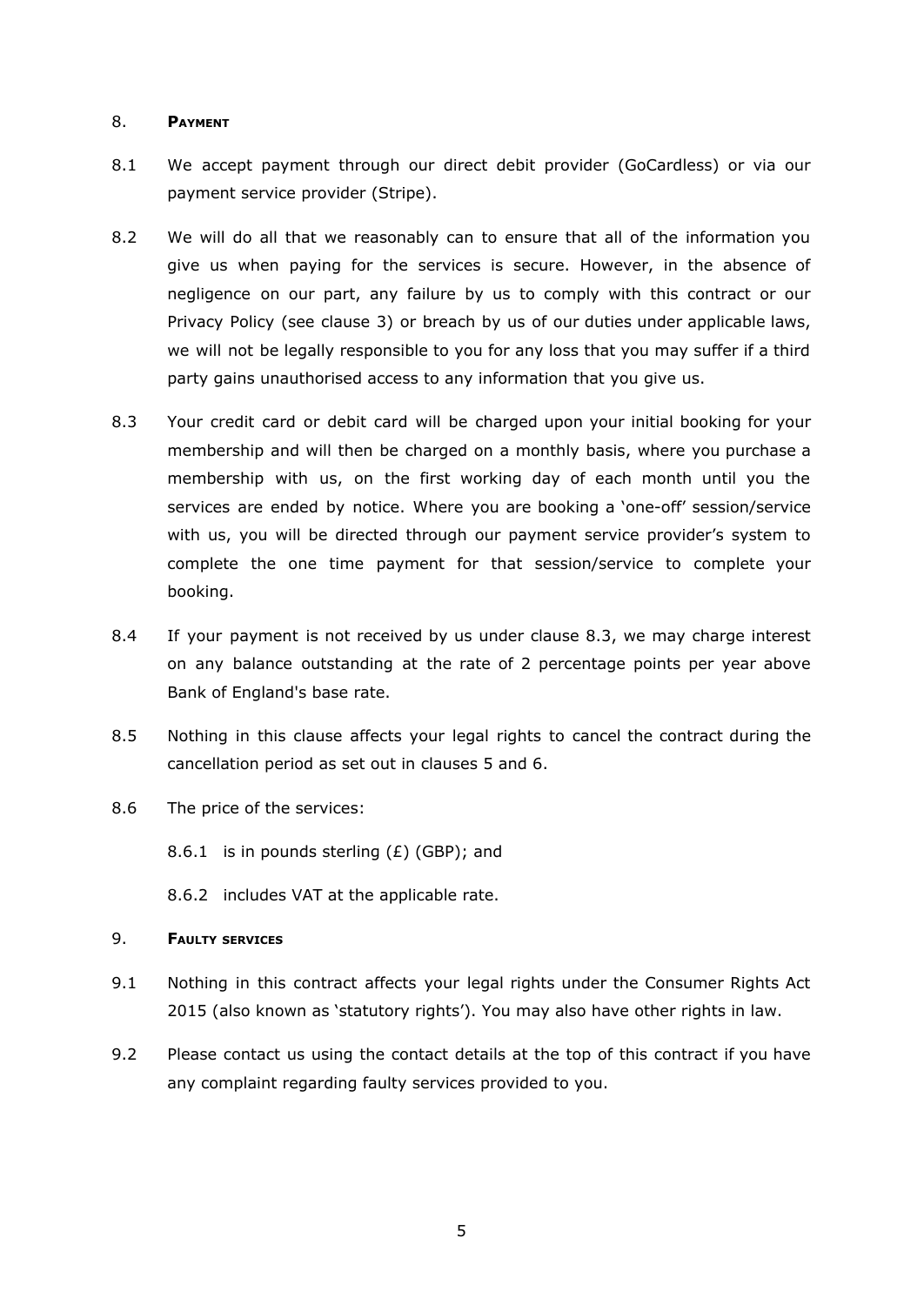#### 10. **END OF THE CONTRACT**

If this contract is ended it will not affect our right to receive any money which you owe to us under this contract.

#### 11. **LIMIT ON OUR RESPONSIBILITY TO YOU**

11.1 Except for any legal responsibility that we cannot exclude in law (such as for death or personal injury) or arising under applicable laws relating to the protection of your personal information, we are not legally responsible for any:

11.1.1 losses that:

- (a) were not foreseeable to you and us when the contract was formed;
- (b) were not caused by any breach on our part;
- 11.1.2 business losses; and
- 11.1.3 losses to non-consumers.

#### 12. **DISPUTES**

- 12.1 We will try to resolve any disputes with you quickly and efficiently.
- 12.2 If you are unhappy with:
	- 12.2.1 the services;
	- 12.2.2 our service to you generally; or

12.2.3 any other matter,

please contact us as soon as possible.

- 12.3 If you and we cannot resolve a dispute using our internal complaint handling procedure, we will:
	- 12.3.1 let you know that we cannot settle the dispute with you; and
	- 12.3.2 give you certain information required by law about our alternative dispute resolution provider.
- 12.4 If you want to take court proceedings, the courts of the part of the United Kingdom in which you live will have jurisdiction in relation to this contract.
- 12.5 The laws of England and Wales will apply to this contract.